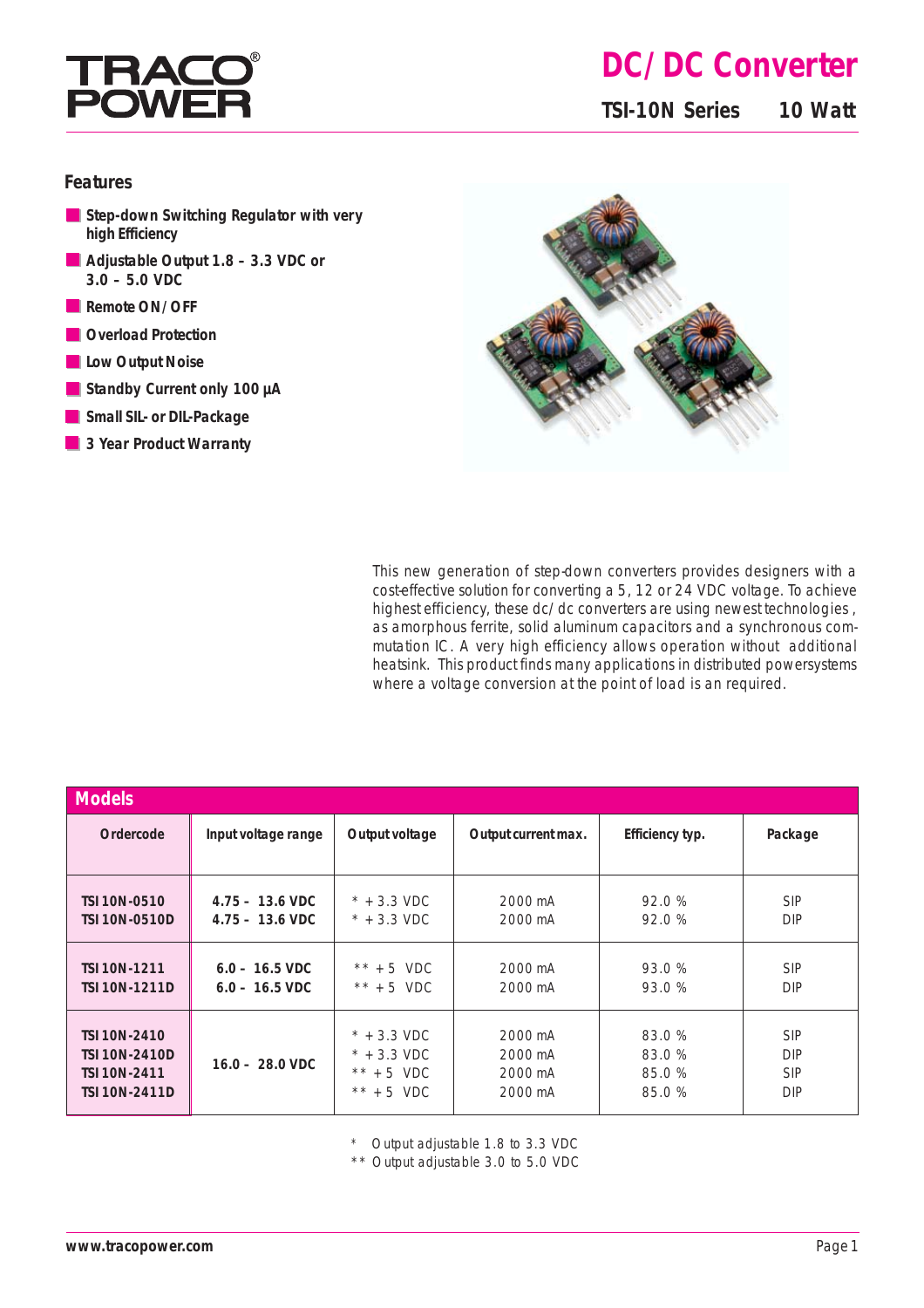

| <b>Input Specifications</b>                                                                            |                                                                                                                        |  |
|--------------------------------------------------------------------------------------------------------|------------------------------------------------------------------------------------------------------------------------|--|
| Input current<br>TSI 10N-0510<br>(no load / full load)<br>TSI 10N-1211<br>TSI 10-N2410<br>TSI 10N-2411 | 21mA / 1435 mA typ.<br>27 mA / 895 mA typ.<br>45 mA / 330 mA typ.<br>45 mA / 485 mA typ.                               |  |
| Surge voltage (1 sec max.) 5 Vin models<br>12 Vin models<br>24 Vin models                              | 16 V max.<br>25 V max.<br>30 V max.                                                                                    |  |
| Stand-by current                                                                                       | 100 µA typ.                                                                                                            |  |
| <b>Output Specifications</b>                                                                           |                                                                                                                        |  |
| Voltage adjustment<br>TSI 10N-0510 & TSI 10N-2410<br>TSI 10N-1211 & TSI 10N-2411                       | $+1.8$ VDC to $+3.3$ VDC<br>+3.0 VDC to +5.0 VDC                                                                       |  |
| Regulation<br>- Input variation<br>$-$ Load variation 10 $-$ 100 %                                     | 0.5%<br>< 1.5 %                                                                                                        |  |
| Ripple and noise (20 MHz Bandwidth)                                                                    | 50 mVpk-pk max. (with 2.2µF capacitor<br>on output)                                                                    |  |
| Transient response time (50% Load change)                                                              | 100 µsec typ.                                                                                                          |  |
| Temperature coefficient                                                                                | $± 0.02 %$ / °C                                                                                                        |  |
| Short circuit protection                                                                               | indefinite foldback                                                                                                    |  |
| Remote ON/OFF control                                                                                  | ON=Pin 1 (ON/OFF Pin) to pin 3 (GND) open $(3 - 5$ VDC)<br>OFF=Pin 1 (ON/OFF Pin) to pin 3 (GND) short (-0.3 -1.2 VDC) |  |
| <b>General Specifications</b>                                                                          |                                                                                                                        |  |
| Temperature ranges<br>- Operating<br>- Storage                                                         | $-25 °C  + 70 °C$<br>$-25$ °C  +125 °C                                                                                 |  |
| Humidity (non condensing)                                                                              | 95 % rel H max.                                                                                                        |  |
| Reliability, calculated MTBF (MIL-HDBK-217E)                                                           | >1'500'000 h @ 25 °C                                                                                                   |  |
| Isolation Input/Output                                                                                 | none                                                                                                                   |  |
| Switching frequency                                                                                    | 300 kHz typ. (PWM modulation)                                                                                          |  |
| <b>Physical Specifications</b>                                                                         |                                                                                                                        |  |
| Vibration (IEC 60068-3-6)                                                                              | 5 to 10 Hz amplitude 10 mm pk-pk<br>10 to 55 Hz acceleration 2 G                                                       |  |
| Shock (IEC 6068-2-27)                                                                                  | acceleration 20 G max. time 11 ms                                                                                      |  |
| Package weight                                                                                         | 4 g (0.14 oz)                                                                                                          |  |
| Soldering temperature                                                                                  | 235°C max. / 10 sec.                                                                                                   |  |

All specifications valid at nominal input voltage, full load and +25°C after warm-up time unless otherwise stated.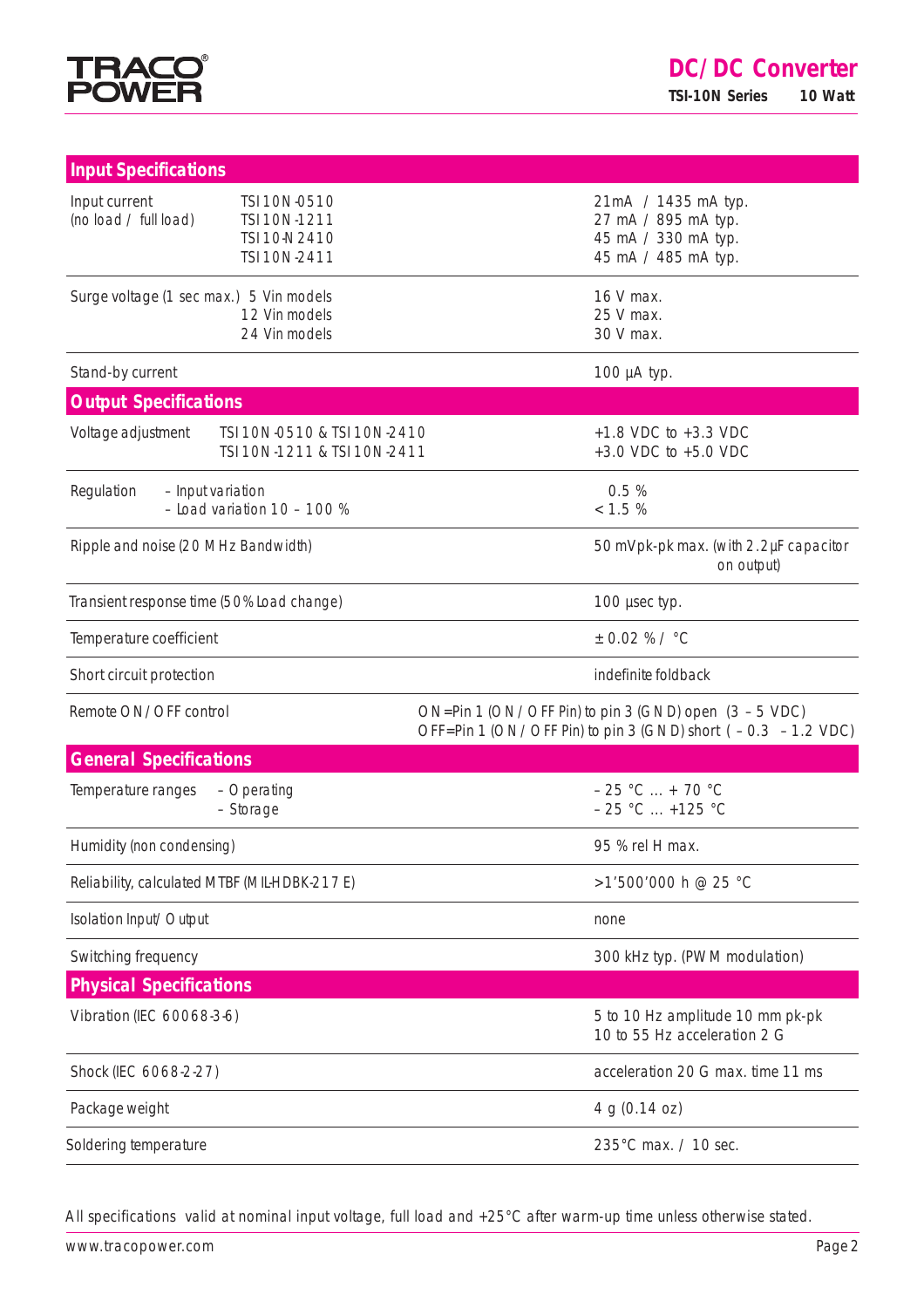

## Outline Dimensions mm (inches)

### **SIP Package**



### **DIP Package**



| <b>Pin-Out</b> |                                  |                |  |  |  |
|----------------|----------------------------------|----------------|--|--|--|
| Pin            | <b>SIP</b>                       | <b>DIP</b>     |  |  |  |
| 1              | Remote on/off                    | Remote on/off  |  |  |  |
| $\overline{2}$ | +V Input (Vcc)                   | +V Input (Vcc) |  |  |  |
| 3              | -V Input (GND)<br>-V Input (GND) |                |  |  |  |
|                | -V Output                        | -V Output      |  |  |  |
| 4              | +V Output                        | +V Output      |  |  |  |
| 5              | V Output adj.<br>V Output adj.   |                |  |  |  |
| 6              |                                  | No Con.        |  |  |  |
| 7              |                                  | No Con.        |  |  |  |

Specifications can be changed without notice